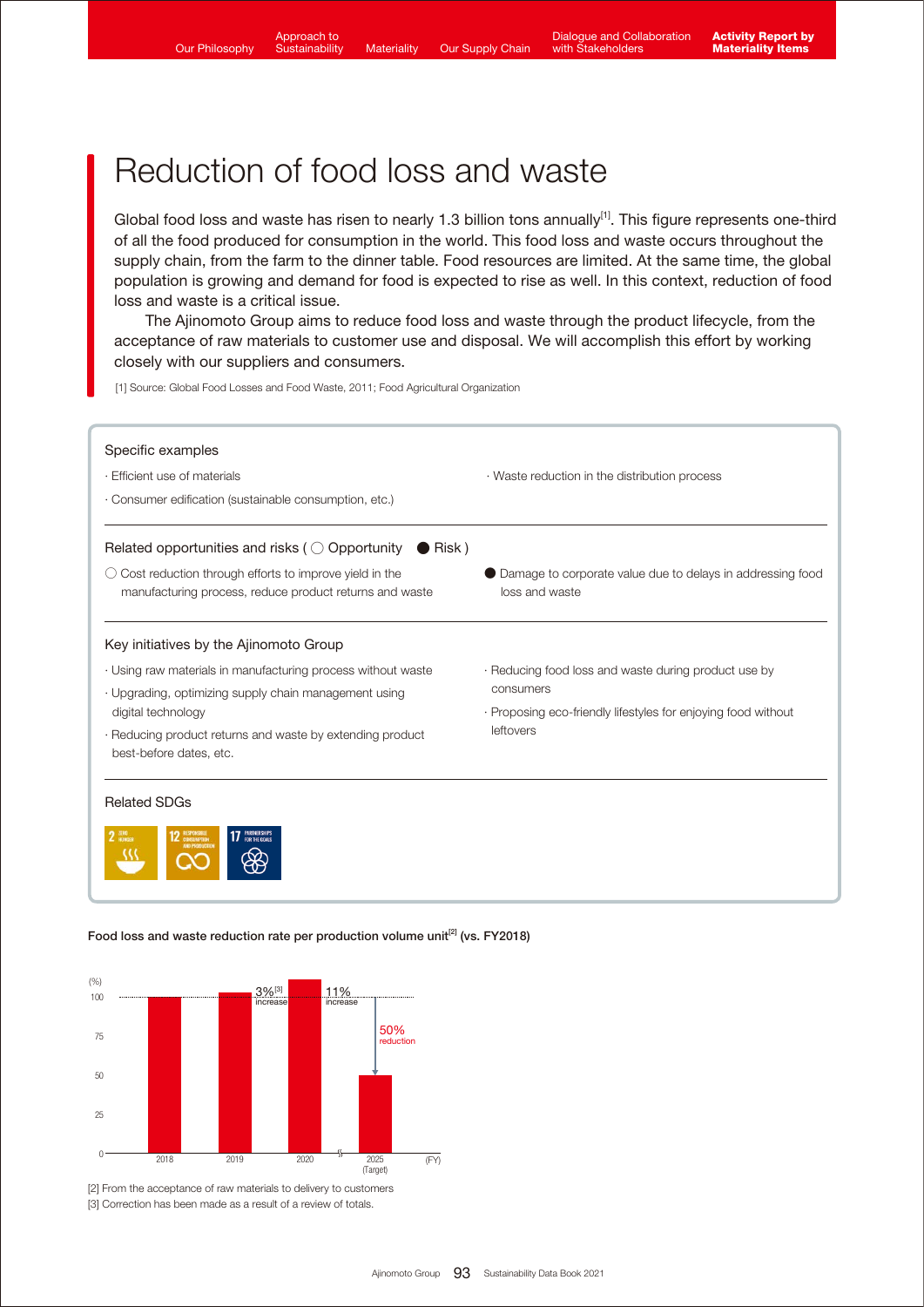# Reduction of Food Loss and Waste

Performance

[> Integrated Report](https://www.ajinomoto.co.jp/company/en/ir/library/annual/main/08/teaserItems1/00/linkList/0/link/Integrated%20Report%202021_E_A4.pdf#page=34)  2021 P33-35 [> P68](https://www.ajinomoto.com/sustainability/pdf/2021/SDB2021en_ems.pdf)

GRI306-2

# Contribution to reducing food loss and waste

### Food loss and waste: definition and scope

### The Ajinomoto Group defines food loss and waste as food (edible portions) that is treated or disposed of in waste water treatment, landfill, or incineration. This definition excludes food ultimately used for feed or fertilizer. The major food loss and waste categories generated by the Group are as follows:

- Raw materials and materials in process: Disposal due to product revisions, production item changes, expired use-by dates, production incidents, etc.
- Products: Expired sales time limit caused by product revisions or inaccurate demand forecasting, product returns due to erroneous shipment, goods damaged at warehouse or at the time of delivery, disposal of sample items
- Loss due to standard factory operations: Waste generated by standard operations, including line cleaning to switch products and sample inspections

 The Group produced 15,138 tons of food waste in fiscal 2020, and ratio by area is shown below.



# Food loss and waste by area<sup>[1]</sup> (Fiscal 2020)

## Food loss and waste reduction targets

## Performance

GRI307-DMA

The Ajinomoto Group is committed to a long-term vision to halve food loss and waste generated throughout the entire product lifecycle by fiscal 2050 as compared to fiscal 2018. Our first target is to reduce food loss and waste between the acceptance of raw materials and the delivery of products to customers by 50% by fiscal 2025 (compared to fiscal 2018).

 The food loss and waste per production volume unit in fiscal 2020 increased by 11% compared with fiscal 2018, well below the target. Main reasons for this were disposal losses in frozen food businesses from the launch of new products, and from starting up new lines. While these losses from production process are unavoidable to some extent, we will work to minimize future losses and effectively utilize any that occur by turning them into feed or fertilizer. Furthermore, given that the final products and raw materials have a high water content, frozen foods tend to be counted as having high disposal weights.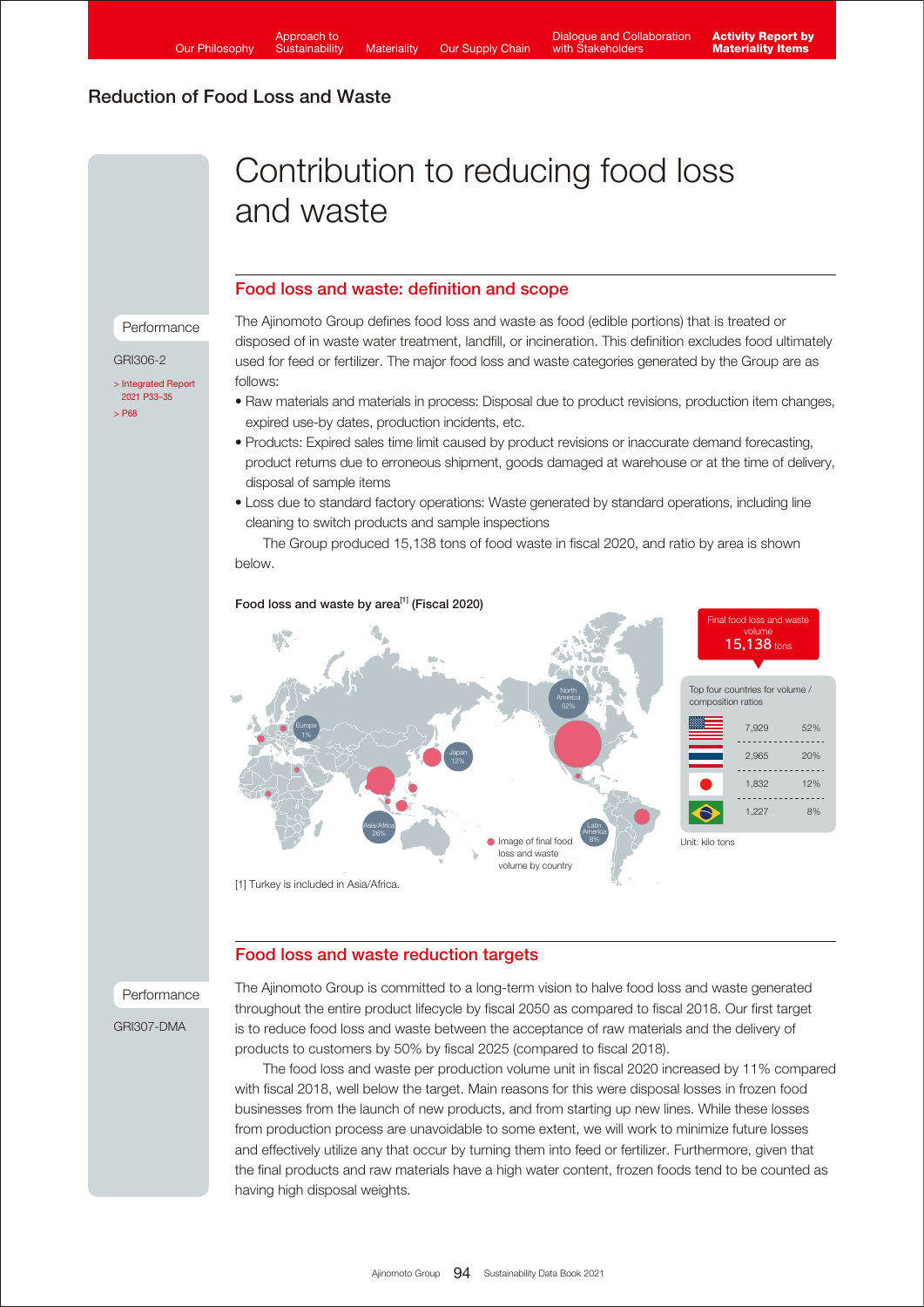# Reduction of Food Loss and Waste

| Food loss and waste reduction rate per production volume unit |  |
|---------------------------------------------------------------|--|
|---------------------------------------------------------------|--|

|                                                                                                                             |                | FY2020 Target   FY2020 Result   FY2021 Target   FY2025 Target |              |              |
|-----------------------------------------------------------------------------------------------------------------------------|----------------|---------------------------------------------------------------|--------------|--------------|
| Food loss and waste reduction<br>rate from the acceptance of raw<br>materials to delivery to customers<br>(vs. Fiscal 2018) | 20% decrease l | 11% increase                                                  | 27% decrease | 50% decrease |

# Volumes of food loss and waste

#### GRI306-3

|                             |                                                        | FY2018        | FY2019              | FY2020 |
|-----------------------------|--------------------------------------------------------|---------------|---------------------|--------|
| Production volume (1,000 t) |                                                        | $2,577^{[1]}$ | $2,535^{[1]}$       | 2,423  |
| Food Loss<br>and Waste      | Total volume (t)                                       | 14.475        | 14.708              | 15,138 |
|                             | Per production volume unit (per ton of product) (kg/t) | 5.62          | 5.80                | 6.25   |
|                             | vs. Fiscal 2018 (%)                                    |               | 103% <sup>[2]</sup> | 111%   |

[1] We used data different from production volume set forth in P77 and P110 for convenience of aggregation. [2] Corrections have been made as a result of a review of totals.

### Food loss and waste reductions in the supply chain

#### GRI306-2

The Ajinomoto Group has been promoting a range of measures to reduce issues with food loss and waste in each process of the supply chain, from raw material procurement through to consumption by customers. The problem in production is raw material losses. Therefore, we are promoting measures such as enhanced production and sales management, reducing manufacturing problems, improving yields, and reducing the frequency of product switching. Issues in logistics and sales include disposal of inventory and returned products, and disposal at distributors and retailers. Our efforts include improved demand forecasting, enhanced sales management, longer "best-before" periods, "best-before" labeling of month and year, and utilizing food banks. To respond to the issue of waste by consumers, we are offering products that utilize our unique technologies and providing recipes with less food loss and waste.



#### Measures to achieve food loss and waste reductions in the supply chain